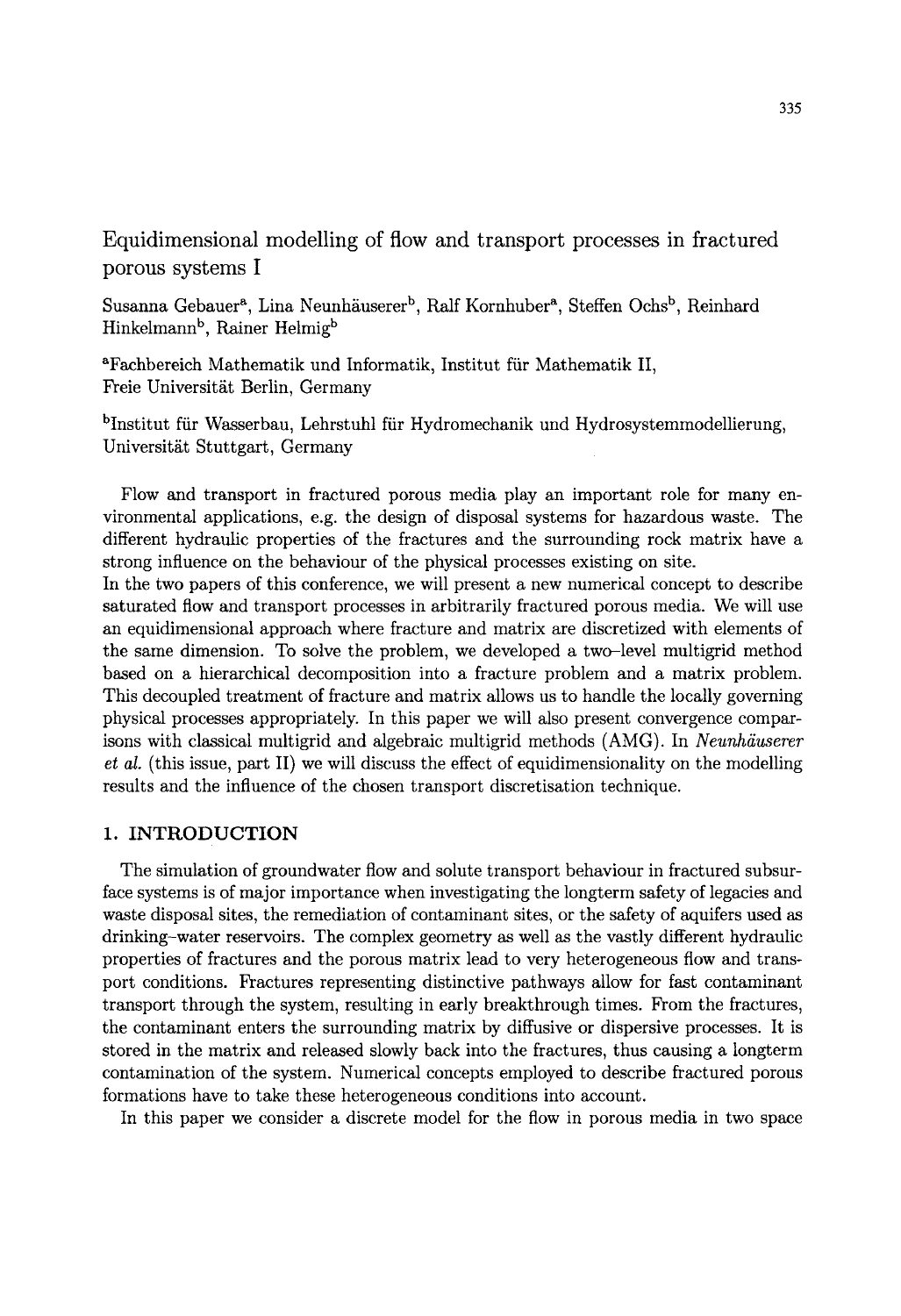dimensions. Matrix as well as fractures are represented by quadrilaterals (equidimensional modelling). This contrasts to most of the previous works on this field where fractures are usually represented by  $1d$ -elements  $(2-D)$  or  $1d$ -and  $2d$ -elements  $(3-D)$  (cf. e.g. *Helmig[6], Barlag* [2]). Though well-working in a number of applications this lower dimensional approach does not provide local mass conservation and does not allow to follow unambiguous streamlines in and out of the fracture. This might be a drawback in some situations. It will be shown by numerical experiments in part II that our equidimensional approach might end up with different results in simulation. In part I of this paper, we will concentrate on numerical computation of the flow field, in particular on steady state flow. The resulting flow field will be used for an ideal tracer transport to be considered in part II. A triangulation of the fractures with a reasonable number of nodes leads to long, thin elements. Though almost degenerate elements are not a problem from the approximation point of view (cf. e.g. *Jamet* [8]), they cause severe problems in the iterative solution of the discretized problems. For example, classical multigrid methods usually fail for vanishing width of fractures. Additionally jumping coefficients along the fracture-matrix interface have to be taken into account.

In part I of this paper we present a two-level multigrid approach based on hierarchical decomposition of the original equation and a special multigrid method involving additional corrections at the fracture-matrix interface in the smoothing step of the resulting matrix problem. It turns out in numerical experiments that the convergence of our two-level multigrid method is robust with respect to vanishing width of fractures and jumping coefficients.

# 2. GOVERNING EQUATIONS

We consider saturated Darcy flow in a confined aquifer. Incompressibility of the fluid and nondeformability of the fractured porous medium are assumed. Then the continuity equation

$$
S_0 \frac{\partial h}{\partial t} + \nabla \cdot \underline{v}_f = f,\tag{1}
$$

in combination with Darcy's law

$$
\underline{v}_f = -\underline{\underline{K}}_f \cdot \nabla h \tag{2}
$$

leads to a linear parabolic equation for the piezometric head  $h$ .  $S_0$  represents the specific storage coefficient, t the time,  $v_f$  the Darcy velocity, f external sources and sinks and  $\underline{K}_f$ the hydraulic conductivity tensor. The coefficients of  $\underline{\underline{K}}_f$  are uniformly bounded functions on  $\Omega$  and  $\underline{K}_f$  is symmetric and uniformly positive definite. We will use the formulation with unknown pressure  $p = \rho g (h - z)$  and given fluid density  $\rho$ , gravity g and geodetic altitude z. Furthermore, we will restrict ourselves to the steady state solution

$$
\nabla \cdot (\underline{\underline{K}}_f \nabla p) + \rho g \, \nabla \cdot (\underline{\underline{K}}_f \nabla z) + \rho g \, f = 0 \tag{3}
$$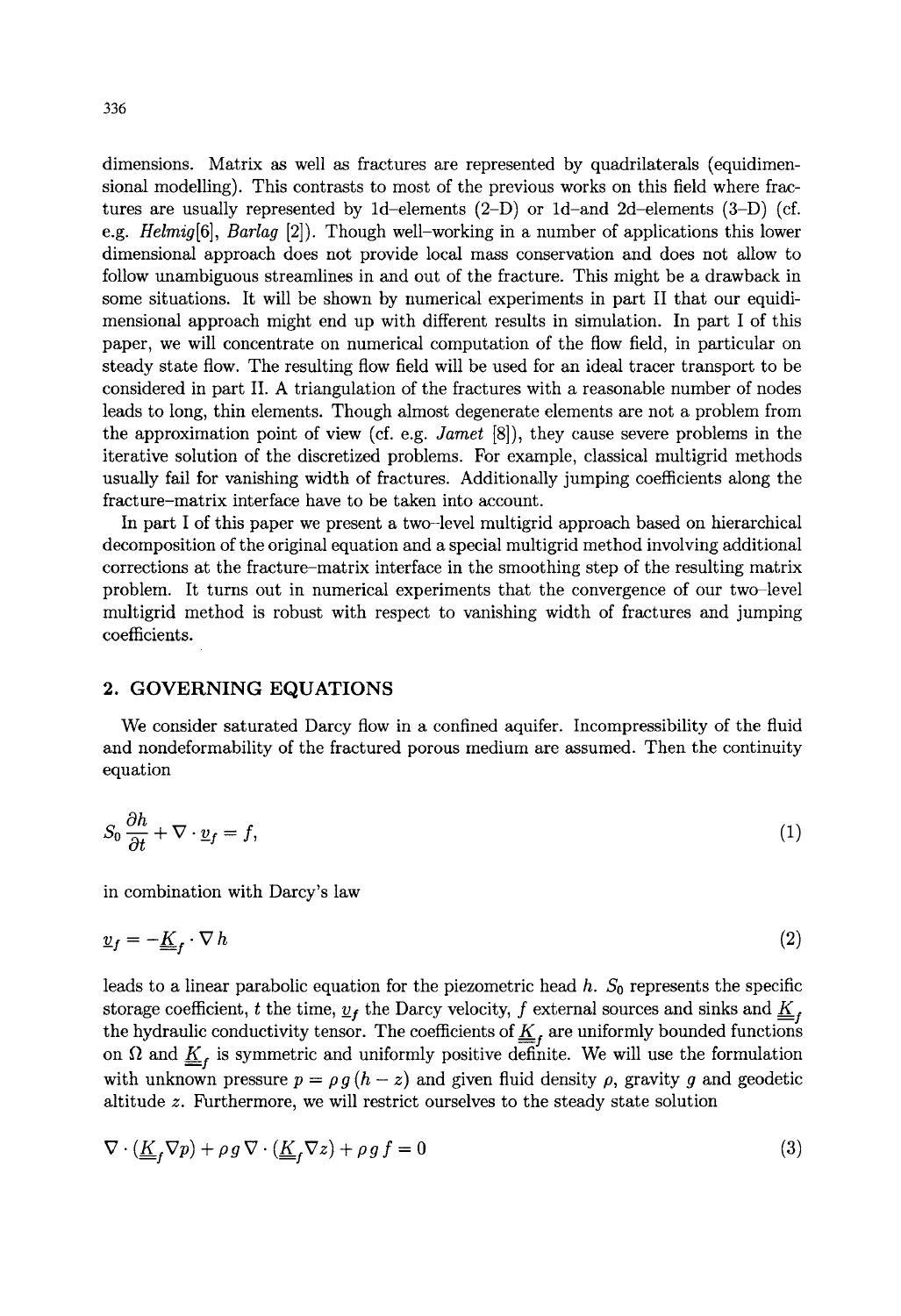## **3. HIERARCHICAL DECOMPOSITION AND ROBUST SMOOTHER**

We consider the flow in the pressure-formulation (3). For simplification we assume homogenous Dirichlet boundary conditions.

Finite element discretisation. By multiplying the differential equation with an arbitrary v from the solution space  $V = \{v \in H^1(\Omega)|v(x) = 0 \,\forall x \in \partial\Omega\}$ , integrating over  $\Omega$  and applying Greens formula we obtain the weak formulation

$$
p \in V: \qquad a(p, v) = \ell(v) \qquad \forall v \in V,\tag{4}
$$

with

$$
a(p, v) := \int_{\Omega} \nabla p^{\mathrm{T}} \underline{\underline{K}}_f \nabla v \, dx \quad \text{and} \quad \ell(v) := \rho g \int_{\Omega} (f v + (\underline{\underline{K}}_f \nabla z)^{\mathrm{T}} \nabla v) \, dx. \tag{5}
$$

As  $\underline{\underline{K}}_f$  is symmetric, uniformly positive definite and uniformly bounded on  $\Omega$ , the bilinear form  $a(\cdot, \cdot)$  is symmetric, positive definite and bounded on V. Hence, for each  $f \in L^2(\Omega)$ there exists an uniquely defined weak solution  $p \in V$  (cf. e.g. *Braess(1997)[4]*).

For ease of presentation we only consider the 1D case, i.e.  $\Omega = (-1,1)$ . 2D calculations will be reported later on. Starting with the grid  $\mathcal{N}_0^{\varepsilon}$  as depicted in figure 1, we construct a sequence of grids  $\mathcal{N}_0^{\varepsilon} \subset \mathcal{N}_1^{\varepsilon} \subset \cdots \subset \mathcal{N}_j^{\varepsilon}$  by bisection. The corresponding spaces of linear finite elements  $S_0^{\varepsilon} \subset S_1^{\varepsilon} \subset \cdots \subset S_i^{\varepsilon}$  will be used as a starting point for the construction of multigrid methods for the discretized problem

$$
p_j^{\varepsilon} \in \mathcal{S}_j^{\varepsilon} : \qquad a(p_j^{\varepsilon}, v) = \ell(v) \qquad \forall v \in \mathcal{S}_j^{\varepsilon} \tag{6}
$$

to be described below.

Hierarchical decomposition. We consider the hierarchical decomposition

$$
\mathcal{S}_j^{\varepsilon} = \mathcal{S}_j^M \oplus \mathcal{S}_j^K \tag{7}
$$

into the matrix space  $\mathcal{S}_j^M$  and the fracture space  $\mathcal{S}_j^K$ . In our introductory example  $\mathcal{S}_j^K$  is spanned only by the one nodal basis function  $\lambda_{0,j}$  associated with the node  $x_0$ , while the matrixspace  $S_i^M$  is spanned by the nodal basis functions corresponding to  $\mathcal{N}_i^M = \mathcal{N}_i^{\epsilon} \setminus \{x_0\}$ (cf. figure 1). According to *Xu* [12] and *Yserentant* [13] the hierarchical decomposition (7) immediately induces the following successive subspace correction method.

Algorithmus 3.2 (Two level iteration)

given:  $p_i^{\nu} \in \mathcal{S}_i^{\varepsilon}$ 

solve: 
$$
v_j^M \in \mathcal{S}_j^M
$$
:  $a(v_j^M, v) = \ell(v) - a(p_j^{\nu}, v) \quad \forall v \in \mathcal{S}_j^M$  (8)

solve: 
$$
v_j^K \in \mathcal{S}_j^K
$$
:  $a(v_j^K, v) = \ell(v) - a(p_j^\nu + v_j^M, v) \quad \forall v \in \mathcal{S}_j^K$  (9)

new iterate:  $p_i^{\nu+1} = p_i^{\nu} + v_i^M + v_i^K$ 

Algorithm 3.2 is linearly convergent. Each iteration step requires the solution of the matrix problem (8) and of the fracture problem (9) with unknowns located in the interior of the fractures. Convergence is preserved if the exact solution is replaced by one step of suitable subspace correction methods applied to the two subproblems. The choice of these methods is discussed below.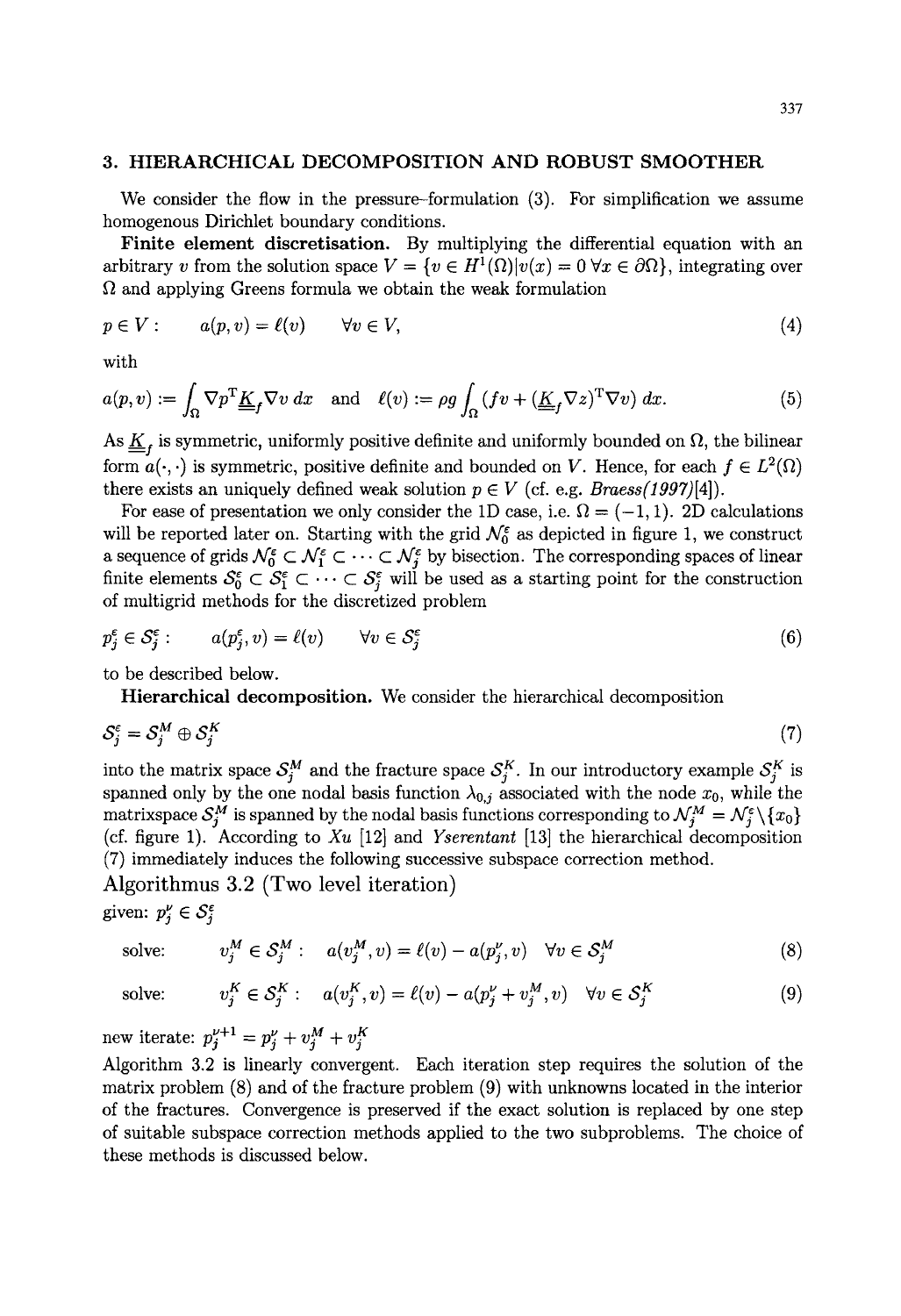

Fracture-Problem. For our introductory problem the solution of (9) is trivial. In the 2D case triangulation of fractures by a coarse mesh  $T_0$  leads to long and thin elements. The number of unknowns located in the interior of the fractures is expected to be much smaller than the number of unknowns associated with the matrix. This suggests exact solution of (9) by a direct solver. Anisotropic multigrid with line relaxation (cf. *Wittum (1989)* [11] or *Apel und Sch5berl (2000)* [1]) might be considered in more complicated situations.

Matrix-Problem. The construction of suitable iterative schemes for the matrix problem is more complicated. As a first step towards multigrid methods which are robust with respect to jumping coefficients and (in higher space dimensions) to almost degenerate elements, we now describe a multigrid method which will turn out to be robust for  $\varepsilon \rightarrow$ 0. Using the hierarchy of grids  $\mathcal{N}_k^M = \mathcal{N}_k^{\varepsilon} \setminus \{x_0\}$  and the corresponding hierarchy of finite element spaces  $\mathcal{S}_k^M$ ,  $k = 0, \ldots, j$ , we first consider the classical multigrid method with canonical restriction and prolongation and GauB-Seidel smoother. For arbitrary intermediate iterate  $w \in \mathcal{S}_{i}^{M}$  the correction associated with the node  $x_{-1} = -\frac{\epsilon}{2} \in \mathcal{N}_{k}^{M}$ (left fracture-matrix interface) on level  $k$  is given by

$$
z_{-1,k}^{\varepsilon} = \frac{f(\lambda_{-1,k}) - a(w, \lambda_{-1,k})}{a(\lambda_{-1,k}, \lambda_{-1,k})}.
$$
\n(10)

Here  $\lambda_{-1,k} \subset \mathcal{S}_{k}^{M}$  denotes the nodal basis function on level k corresponding to  $x_{-1}$ . It is easily seen that  $\varepsilon \to 0$  leads to  $\|\lambda_{-1,k}\| = a(\lambda_{-1,k}, \lambda_{-1,k})^{1/2} \to \infty$  giving  $z_{-1,k}^{\varepsilon} \to 0$ . As coarse grid corrections at the fracture-matrix interface are vanishing, convergence rates of Gauß-Seidel multigrid deteriorate dramatically for  $\varepsilon \to 0$ . This property is typical for common multigrid methods.

In order to achieve robust convergence behavior for  $\varepsilon \to 0$ , we introduce an additional correction at the fracture-matrix interface associated with  $\phi_{0,k}^{\varepsilon} = \lambda_{-1,k} + \lambda_{1,k}$  (cf. figure 2). The additional correction is

$$
z_{0,k}^{\varepsilon} = \frac{f(\phi_{0,k}^{\varepsilon}) - a(w, \phi_{0,k}^{\varepsilon})}{a(\phi_{0,k}, \phi_{0,k}^{\varepsilon})}.
$$
\n(11)

Note that  $\phi_{0,k}^{\varepsilon}$  tends to the hat function  $\phi_{0,k}^0$  as  $\varepsilon \to 0$ . This is a coarse grid nodal basis function for the reduced grid  $\mathcal{N}_k^0 = \mathcal{N}_k \setminus \{x_{-1}, x_1\}$  and  $z_{0,k}^0$  is the local Gauß-Seidel correction given by the Gau6-Seidel multigrid method as applied to the reduced problem

$$
p_j^0 \in \mathcal{S}_j^0: \qquad a^0(p_j, v) = \ell(v) \qquad \forall v \in \mathcal{S}_j^0. \tag{12}
$$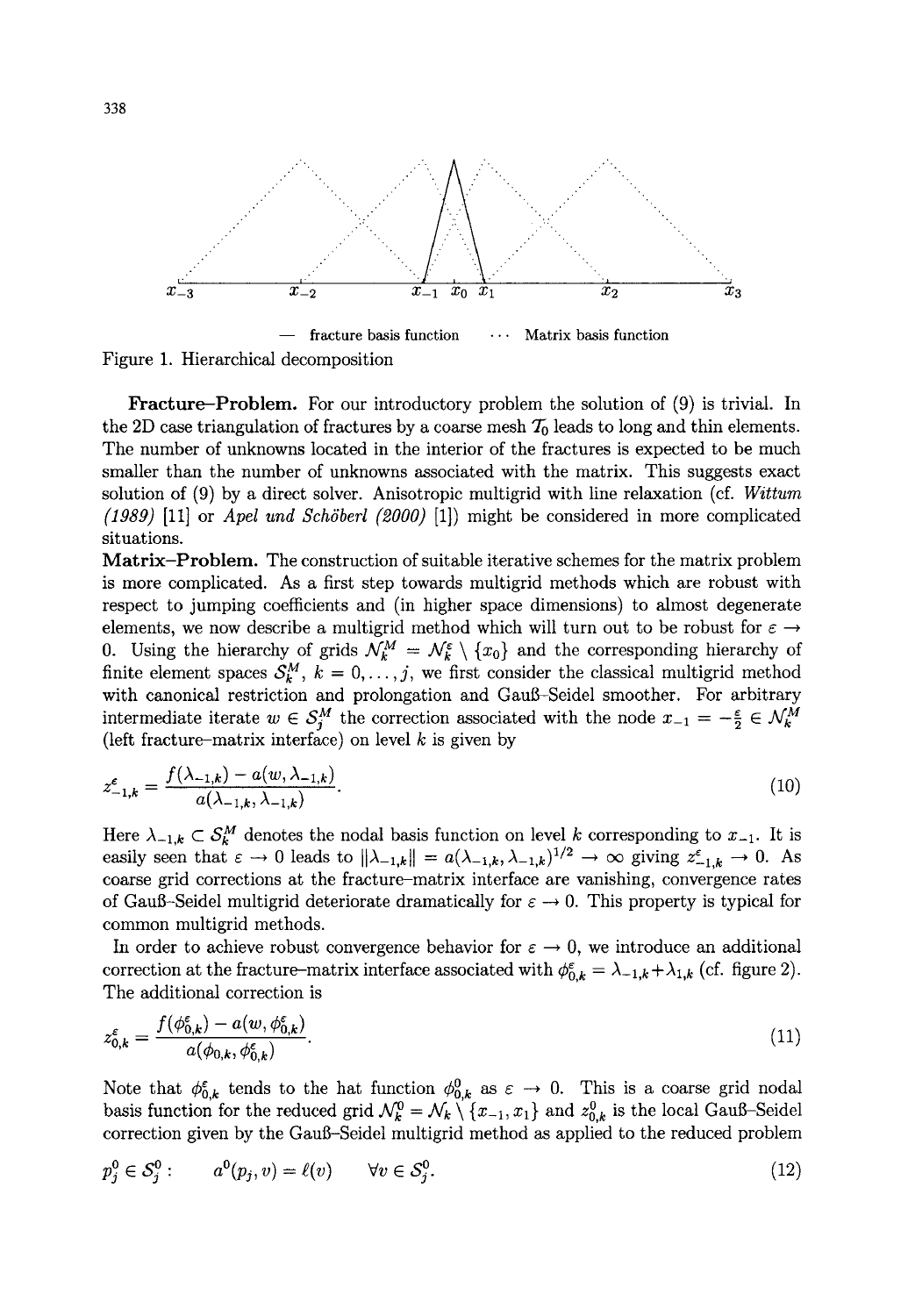

Figure 2. Additional coarse grid correction

The reduced problem (12) describes the situation for the case  $x_{-1} = x_0 = x_1$ , that is without fracture. Note that  $p_i^{\varepsilon} \to p_i^0$  w.r.t. the energy norm holds uniformly in j as  $\varepsilon\rightarrow0.$ 

Multigrid method. Our final multigrid method is now obtained by replacing the exact solution of the matrix problem (8) in Algorithm 3.2 by one step of the multigrid method described above. The fracture problem (9) is solved directly.

The resulting multigrid method can be easily extended to higher space dimensions. For example, consider the crossing of two fractures in 2D. Then the additional correction of the form (11) is carried out for  $\phi_{0,k}^{\varepsilon} = \lambda_{1,k} + \lambda_{2,k} + \lambda_{3,k} + \lambda_{4,k}$ , where  $\lambda_{i,k} \subset S_k^{\mathcal{M}}, i =$  $1, \ldots, 4$  denote the nodal basis functions associated with the nodes  $x_i$  at the corners of the crossing.

#### **4. EXAMPLES**

To evaluate our two-level multigrid method we consider the following simplified case of (4) as a model problem (see figure 3)

$$
-\underline{\underline{K}}_f \Delta p(x) = f(x) \quad \text{for} \quad x \in \Omega
$$
  
\n $p = C_{1,3} \quad \text{for} \quad x \in \Gamma_{1,3} \text{ with } C_i = \text{const}$   
\n $\frac{\partial}{\partial n} p = 0 \quad \text{for} \quad x \in \Gamma_{0,2}.$ 

The following convergence rates were computed for a multigrid V-cycle with one pre- and one post smoothing step in the matrix problem.

In figure 4 the convergence rates for different smoothers in the multigrid of the matrix problem of the hierarchical decomposition for a fixed number of unknowns (6821) and variable fracture width are displayed. As expected, the Gauß-Seidel smoother  $(′- - -'')$ is not applicable for small  $\varepsilon$ : The convergence rates rapidly tend to 1 for vanishing fracture width. On the other hand, the convergence rates for our two-level multigrid method  $(\cdots)$  seem to be robust with respect to the fracture width. We also tested the incomplete LU--decomposition (ILU, *Wittum[ll])* as a smoother in the multigrid of the matrix problem  $($ ' $\cdot$  $\cdot$ ') but found no convergence for medium fracture widths. Note that the convergence rates of our two-level multigrid method tend to the convergence rates of classical Gauß-Seidel multigrid as applied to the reduced problem without fractures  $('-')$ . Since algebraic multigrid methods where developed for similar examples, we will now compare the convergence behaviour of our method and of the algebraic multigrid method *(Ruge/Stiiben* [10] and *Braess* [5]). We will investigate robustness with respect to frac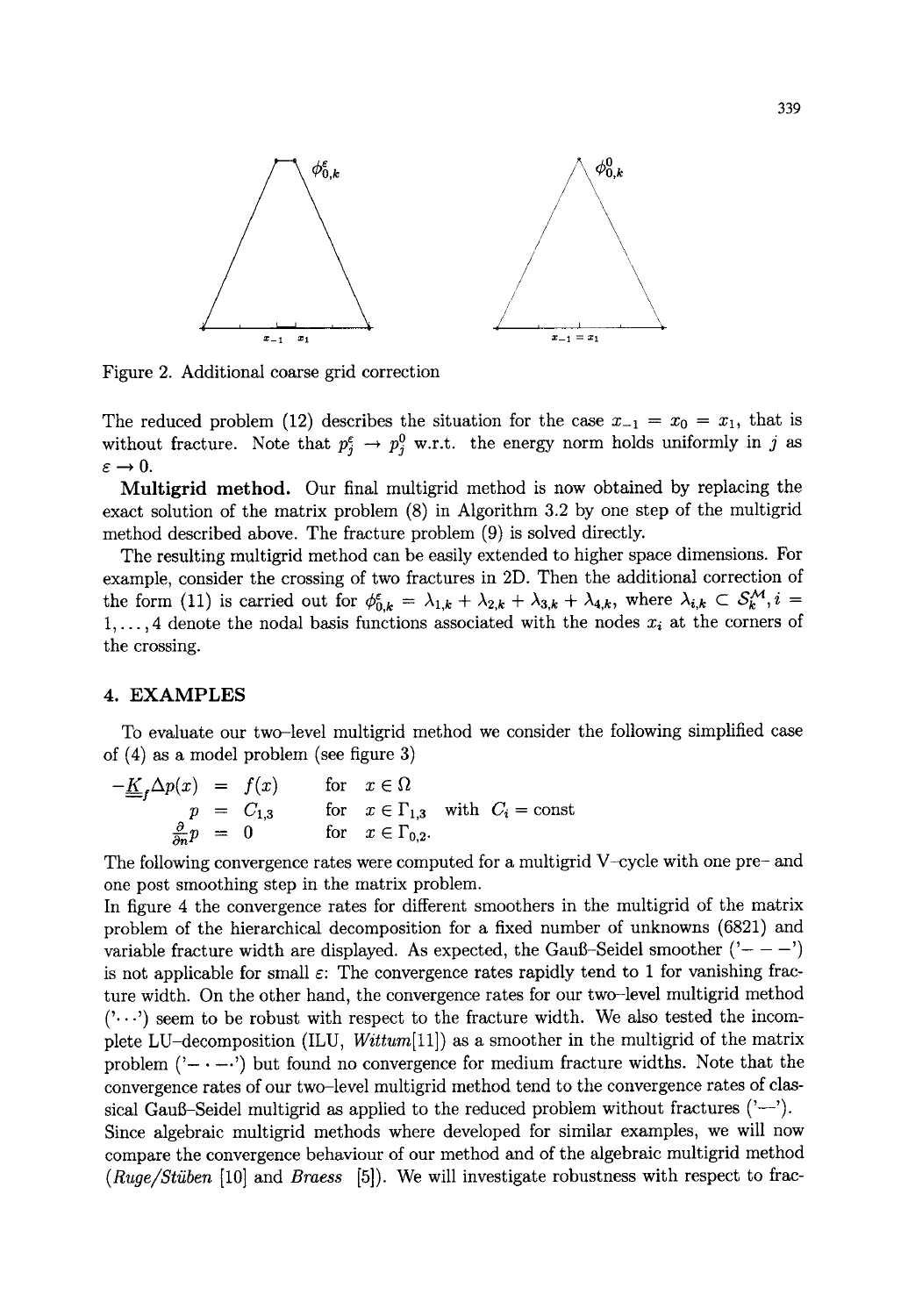ture width, jumps in the hydraulic conductivity and refinement depth.

Again we computed the convergence rates for the simple crossing (cp. figure 3) with a multigrid V-cycle with one pre- and one post smoothing step both for  $GauB$ - Seidel multigrid with additional corrections (matrix problem) and for the AMG (complete problem).

The left picture in figure 5 shows the convergence rates for 26437 unknowns over the



Figure 3. Domain with a simple crossing of two fractures (Coarse Grid of Matrixproblem)



Figure 4. Convergence rates for small  $\varepsilon$  for different smoothers in the multigrid of the matrixproblem

fracture width  $\varepsilon$ . The algebraic multigrid method developed by *K. Ruge, J. W. Stueben*  $[10]$ ('---') shows even better performance for wide fractures than our method (' $\cdots$ ') but does not converge for smaller fracture widths. This might be due to roundoff errors or to the method itself. Another algebraic multigrid method by *Braess* [5] only converged in combination with a Krylov-method, e. g. BCGS. On the right picture we depict the convergence rates over the hydraulic conductivity in the matrix. Obviously neither the algebraic multigrid method nor our two-level multigrid has any difficulties with the jump in the hydraulic coefficients at the fracture-matrix interface.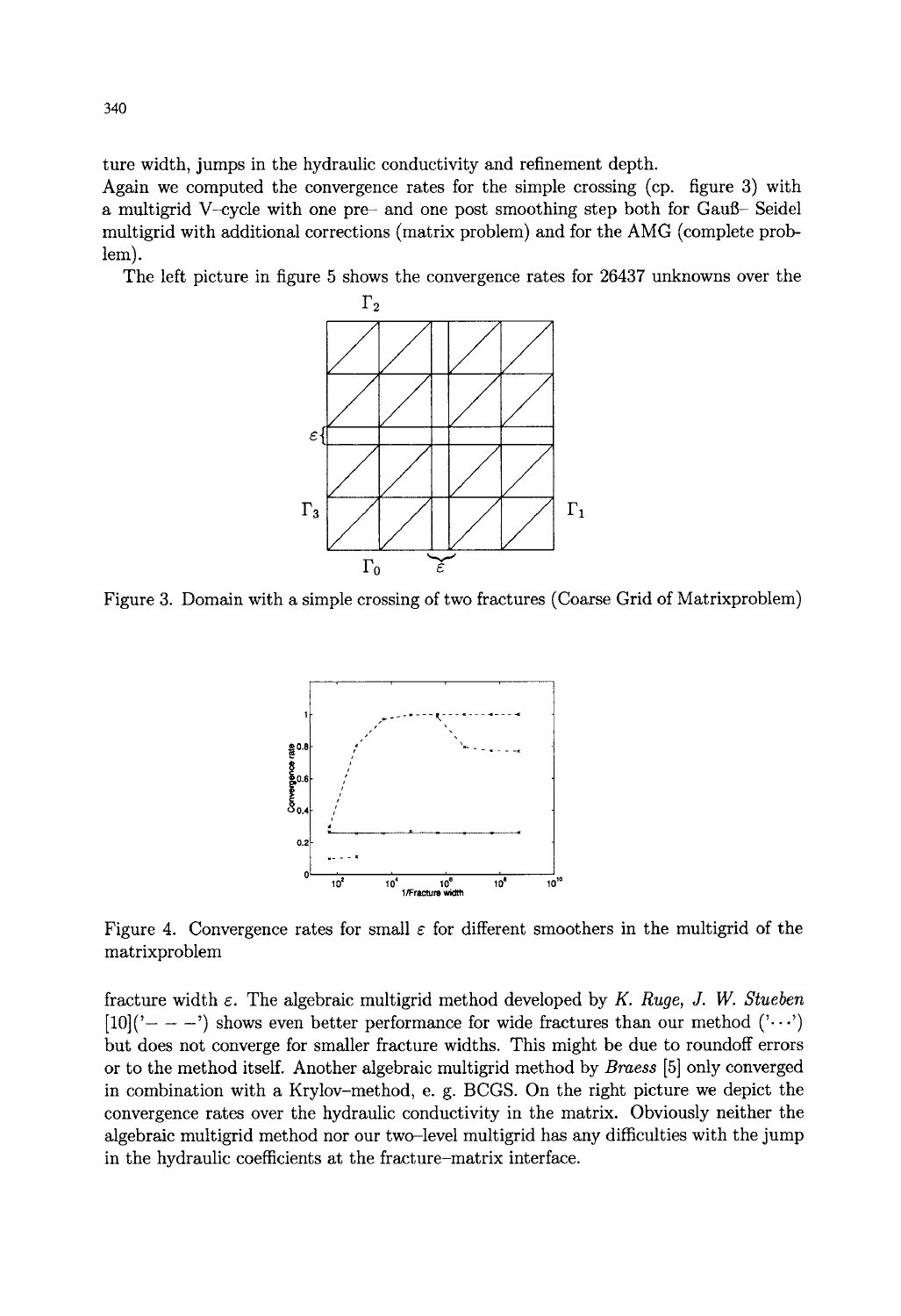

Figure 5. Convergence rates for small  $\varepsilon$  and large jumps in the hydraulic conductivity  $k_f$ in fracture and matrix



Figure 6. Convergence rates for varrying refinement depth,  $\varepsilon = 10^{-5}$  left,  $\varepsilon = 10^{-6}$  right

Figure 6 shows the convergence rates for an increasing number of unknowns. On the left the fracture width  $\varepsilon$  is slightly bigger (10<sup>-5</sup>) than on the right (10<sup>-6</sup>). It turns out that the algebraic multigrid method is not independent of the refinement depth inasmuch the smaller the fracture width, the earlier the algebraic multigrid method diverges. The convergence rates of our two-level multigrid method seem to saturate with increasing refinement.

All computations in this paper were done with the software toolbox MUFTE-UG *(Bastian et al.* [3] and *Helmig et el.* [7]).

# 5. CONCLUSIONS

We have seen in the numerical examples that usual multigrid methods do not work well for the extreme conditions in fractured porous media with equidimensional fractures. For example, the convergence rates of straightforward Gauß–Seidel multigrid rapidly tend to 1 with decreasing fracture width  $\varepsilon$ . Algebraic multigrid method, though faster for moderate  $\varepsilon$ , did not converge at all for small values of  $\varepsilon$ .

Our method turned out to be robust with respect to vanishing fracture width  $\varepsilon$ , strongly varying coefficients and vanishing mesh size. Mathematical justification is the subject of current work.

Future research will concentrate on extensions of our approach to mixed methods.